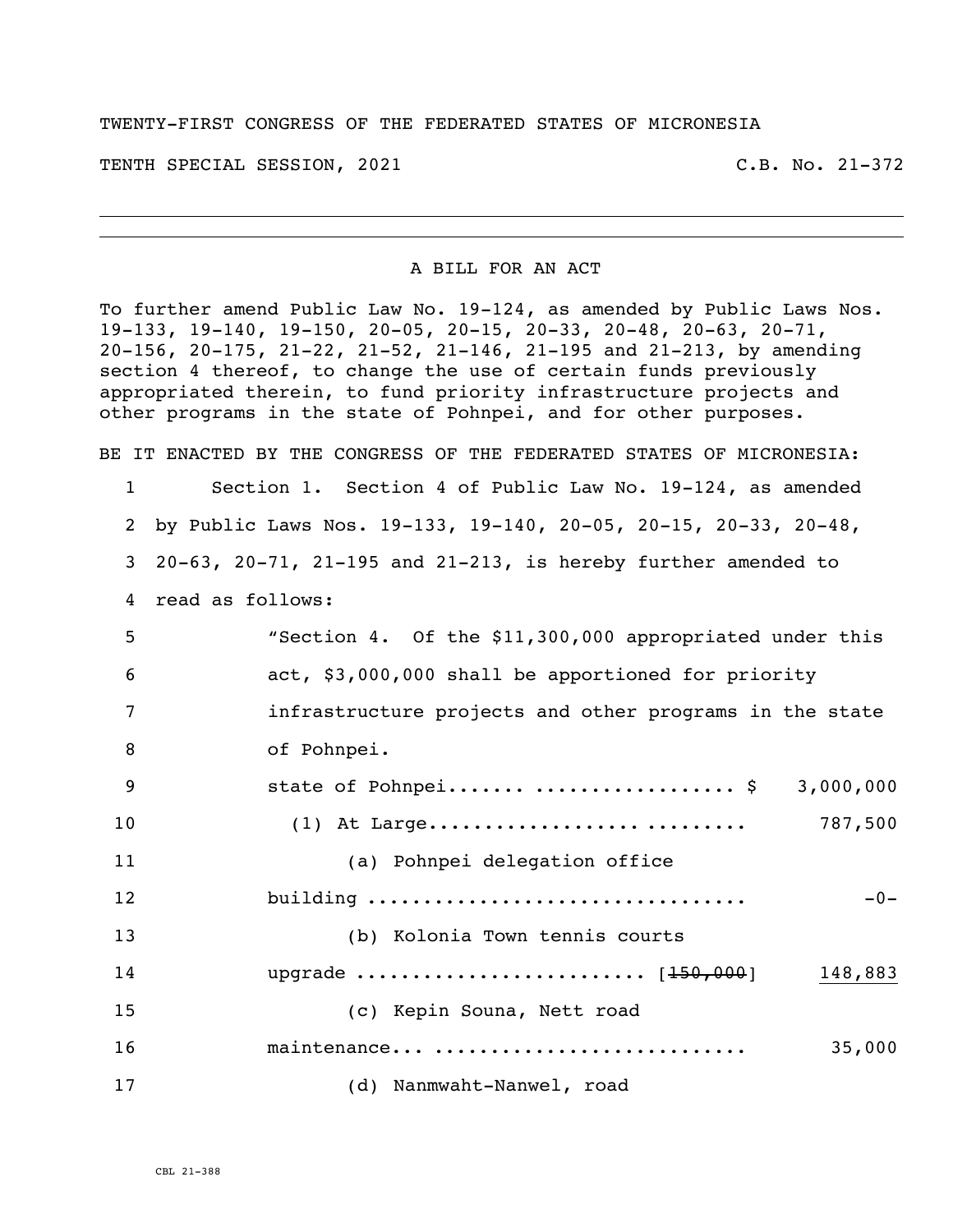C.B. No. 21-372

| $\mathbf{1}$   | maintenance   \$                            | 50,000  |
|----------------|---------------------------------------------|---------|
| $\overline{2}$ | (e) Sand and coral materials                |         |
| 3              | for pavement                                | 100,000 |
| 4              | (f) Parem kep paved road &                  |         |
| 5              | drainage improvement                        | 50,000  |
| 6              | (g) Lahkir Marina, Kitti  [50,000]          | 46,940  |
| 7              | (h) Community power extensions              | 25,000  |
| 8              | (i) Palikir Pah road improvement            | 50,000  |
| 9              | Kitti road paving<br>(j)                    | 50,000  |
| 10             | (k) Madolenihmw road paving                 | 50,000  |
| 11             | (1) Wone Catholic Church road paving        | 35,000  |
| 12             | (m) Pohn Awak, Pahnpe, U road               |         |
| 13             | maintenance                                 | 10,000  |
| 14             | (n) Madolenihmw road maintenance $[50,000]$ | 37,181  |
| 15             | (o) Seinwar road maintenance                | 20,000  |
| 16             | (p) Matching fund for Kolonia-China         |         |
| 17             | Friendship Center                           | 20,000  |
| 18             | (q) Likinlong, Lehiak Madolenhmw            |         |
| 19             |                                             | 9,385   |
| 20             | (r) Kotouwar, Lehiak Madolenhmw             |         |
| 21             |                                             | 9,543   |
| 22             | (s) Pohnpei State Court of                  |         |
| 23             | Land Tenure vehicle $[15,000]$              | 14,947  |
| 24             | (t) Pohnpei State Court of                  |         |
| 25             | Land Tenure (Vault, computers, scanners)    | 7,500   |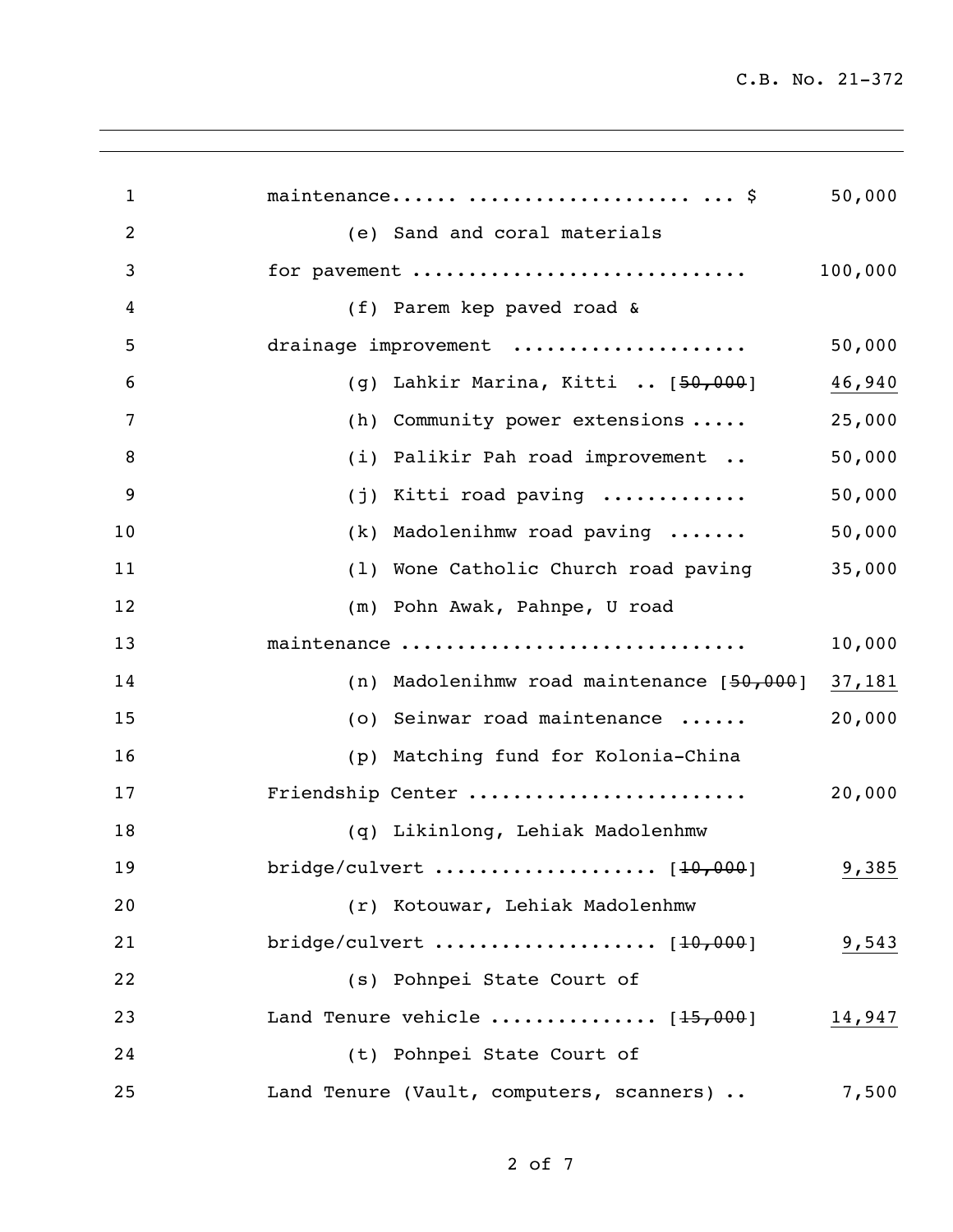| $\mathbf{1}$   | (u) Household water tanks purchase  \$ | 18,121  |
|----------------|----------------------------------------|---------|
| $\overline{2}$ | (2) Election District No. 1            | 737,500 |
| 3              | (a) Totopai road                       | 30,000  |
| 4              | (b) Road maintenance                   | 50,000  |
| 5              | (c) Kaselehlia Street sidewalk/        |         |
| 6              |                                        | 120,000 |
| 7              | (d) Pohnpei delegation loop            |         |
| 8              | (New road-pave/wall)                   | 70,000  |
| 9              | (e) Matching fund for                  |         |
| 10             | Kolonia-China Friendship Center        | 60,000  |
| 11             | (f) Sokehs Island circumferential road |         |
| 12             | paving/materials/equipment             | 225,000 |
| 13             | (g) Roofing, track and field bleachers | 30,000  |
| 14             | (h) Mercedes building                  |         |
| 15             | supplemental funding                   | 45,000  |
| 16             | (i) Sekere to Nanpohnmal               |         |
| 17             | road improvement                       | 25,000  |
| 18             | (j) Airport terminal                   |         |
| 19             | beautification project                 | 20,000  |
| 20             | Nan Mohs road maintenance<br>(k)       | 15,000  |
| 21             | Airport beautification<br>(1)          | 5,000   |
| 22             | Heavy equipment/coral materials<br>(m) | 12,500  |
| 23             | Sekere gym maintenance<br>(n)          | 5,000   |
| 24             | (o) COM-FSM Endowment Fund             | 25,000  |
| 25             | (3) Election District No. 2            | 737,500 |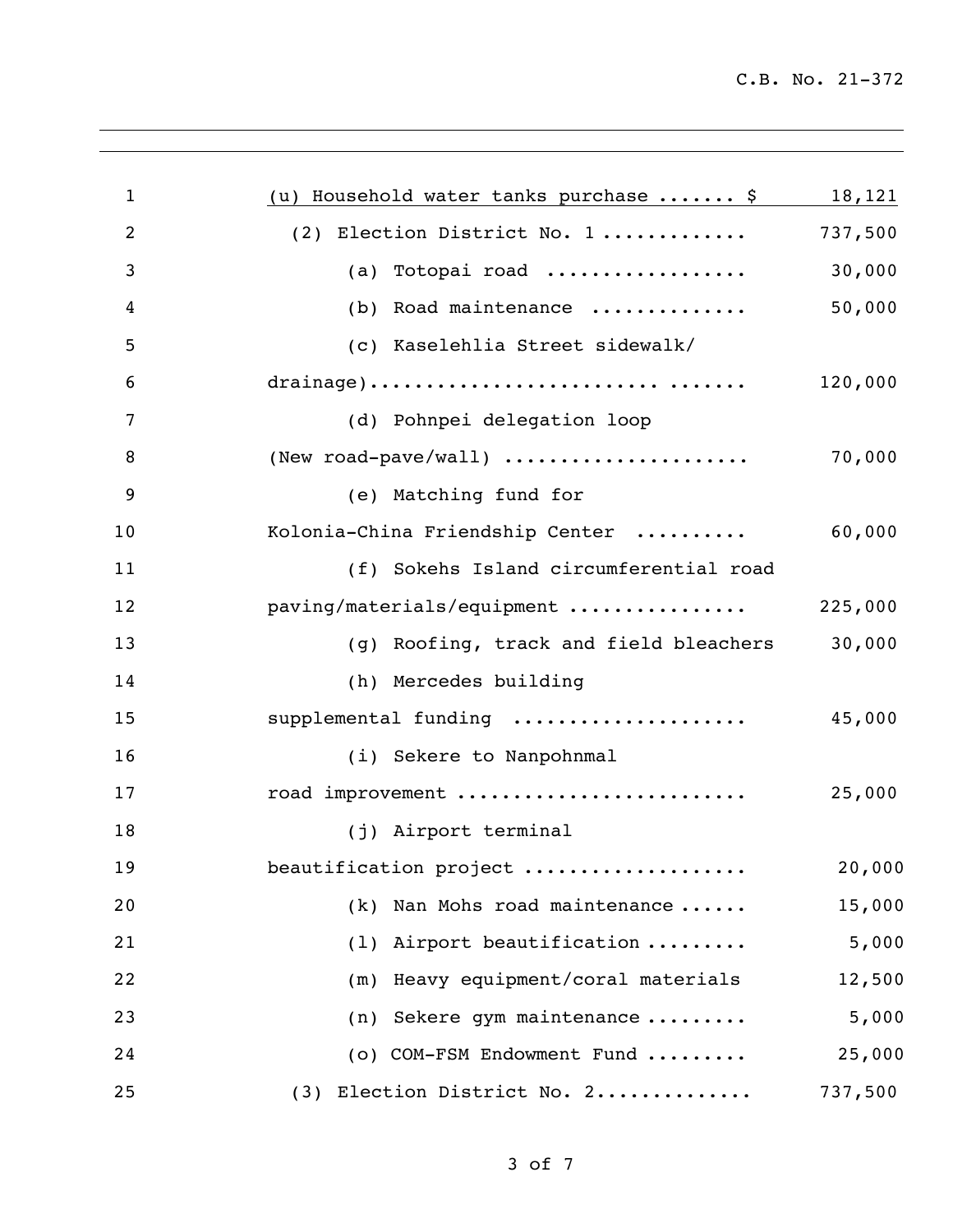C.B. No. 21-372

| $\mathbf 1$    | (a) Pohnlangas Dispensary repair                     |
|----------------|------------------------------------------------------|
| $\overline{2}$ | and improvement  \$<br>$-0-$                         |
| 3              | (b) Wone Dispensary repair                           |
| 4              | and improvement<br>$-0-$                             |
| 5              | 30,000<br>(c) Temwen School road paving              |
| 6              | Rohi School road paving<br>40,000<br>(d)             |
| 7              | 40,000<br>Pehleng School road paving<br>(e)          |
| 8              | Peilik bridge (Enipein powe)<br>78,000<br>(f)        |
| 9              | 15,000<br>Nankoaloau bridge overlay (Pehleng)<br>(g) |
| 10             | ESDM secondary road<br>(h)<br>$\mathbf 0$            |
| 11             | Mwoakot Pah road improvement<br>15,000<br>(i)        |
| 12             | (j) Kitti road cleaning/beautification<br>15,000     |
| 13             | 50,000<br>Nan pworenais secondary road paving<br>(k) |
| 14             | (1) Nanketipar Bridge (Alohkapw)<br>$-0-$            |
| 15             | (m) Nanmwet (Madolenihmw) erosion                    |
| 16             | protection/drainage<br>$-0-$                         |
| 17             | 13,920<br>(n) Ohwa Mission School subsidy            |
| 18             | (o) Pohnsauk (Madolenihmw)                           |
| 19             | 20,000<br>power extension                            |
| 20             | (p) Nankerpene Bridge repair<br>25,380               |
| 21             | (q) Access road paving                               |
| 22             | (Kaun en Wehi, Kitti)<br>25,000                      |
| 23             | (r) Kepine (Madolenihmw)                             |
| 24             | power extension<br>$-0-$                             |
| 25             | $(s)$ Ipwitik road upgrade/paving<br>25,000          |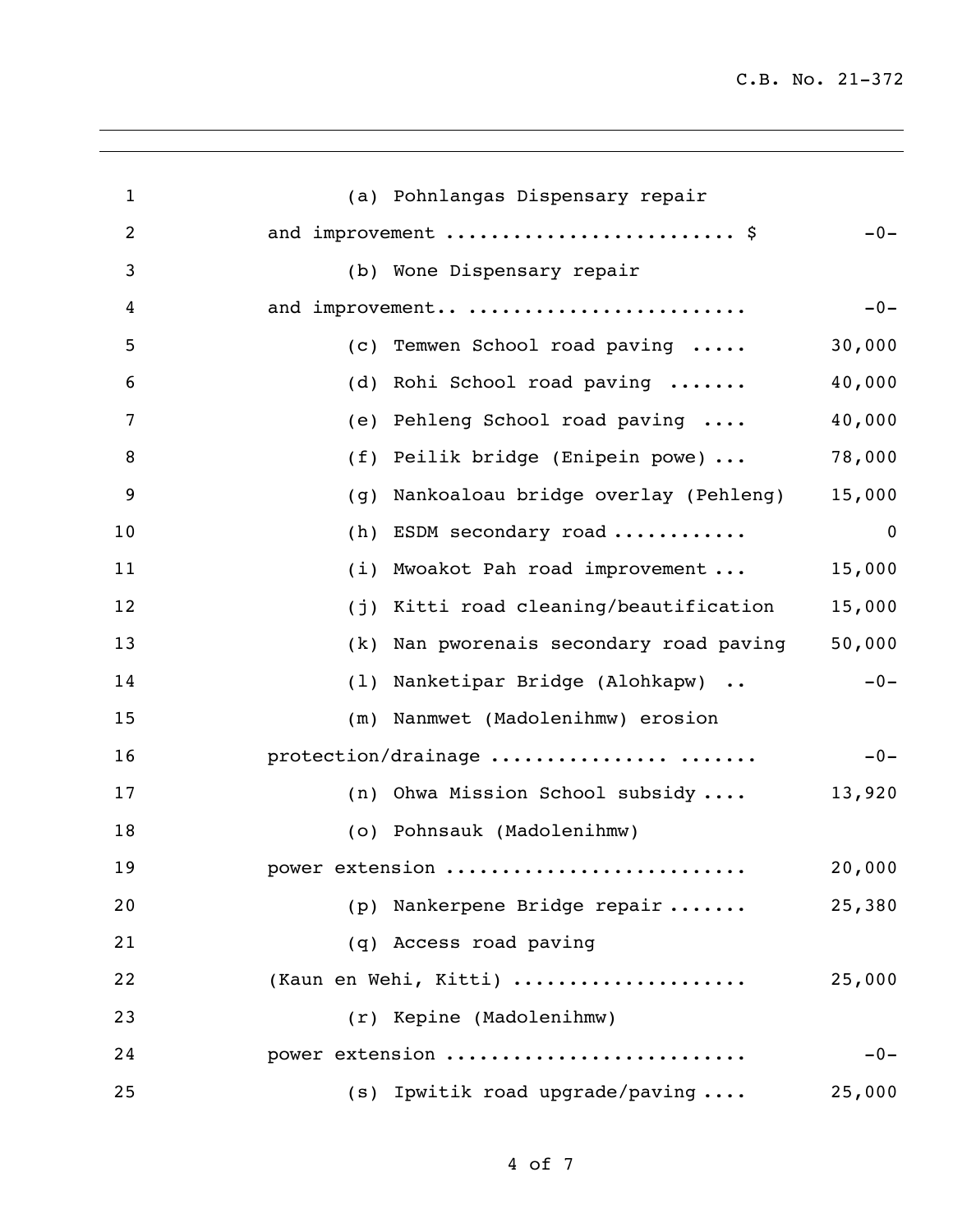| (t) | Purchase of coral materials  \$         | 20,000                                                                                                                                                                                                                                                                                                                                                                                                                                                                        |
|-----|-----------------------------------------|-------------------------------------------------------------------------------------------------------------------------------------------------------------------------------------------------------------------------------------------------------------------------------------------------------------------------------------------------------------------------------------------------------------------------------------------------------------------------------|
|     |                                         |                                                                                                                                                                                                                                                                                                                                                                                                                                                                               |
|     | Tanks/water catchments                  | 10,000                                                                                                                                                                                                                                                                                                                                                                                                                                                                        |
|     | Community Outreach                      |                                                                                                                                                                                                                                                                                                                                                                                                                                                                               |
|     |                                         | 30,000                                                                                                                                                                                                                                                                                                                                                                                                                                                                        |
|     |                                         | 15,000                                                                                                                                                                                                                                                                                                                                                                                                                                                                        |
|     | Nan mand secondary road and             |                                                                                                                                                                                                                                                                                                                                                                                                                                                                               |
|     |                                         | 20,000                                                                                                                                                                                                                                                                                                                                                                                                                                                                        |
|     | Pahnmeiti secondary road                | 20,000                                                                                                                                                                                                                                                                                                                                                                                                                                                                        |
|     | Lukop secondary road                    | 5,000                                                                                                                                                                                                                                                                                                                                                                                                                                                                         |
|     | Kitti municipal government inauguration | $-0-$                                                                                                                                                                                                                                                                                                                                                                                                                                                                         |
|     | Travel needs                            | 30,000                                                                                                                                                                                                                                                                                                                                                                                                                                                                        |
|     | Peisou secondary road                   | $-0-$                                                                                                                                                                                                                                                                                                                                                                                                                                                                         |
|     | Madolenihmw Municipal Court subsidy     | 10,000                                                                                                                                                                                                                                                                                                                                                                                                                                                                        |
|     |                                         | 15,000                                                                                                                                                                                                                                                                                                                                                                                                                                                                        |
|     | Pohnalap secondary road paving.         | 30,000                                                                                                                                                                                                                                                                                                                                                                                                                                                                        |
|     | Kitti water systems improvement         | 50,000                                                                                                                                                                                                                                                                                                                                                                                                                                                                        |
|     | Kinakapw road                           | 10,000                                                                                                                                                                                                                                                                                                                                                                                                                                                                        |
|     |                                         | $-0-$                                                                                                                                                                                                                                                                                                                                                                                                                                                                         |
|     |                                         | 2,700                                                                                                                                                                                                                                                                                                                                                                                                                                                                         |
|     |                                         | 20,000                                                                                                                                                                                                                                                                                                                                                                                                                                                                        |
|     |                                         | 15,000                                                                                                                                                                                                                                                                                                                                                                                                                                                                        |
|     |                                         |                                                                                                                                                                                                                                                                                                                                                                                                                                                                               |
|     |                                         | 15,500                                                                                                                                                                                                                                                                                                                                                                                                                                                                        |
|     |                                         | 10,000                                                                                                                                                                                                                                                                                                                                                                                                                                                                        |
|     |                                         | 10,000                                                                                                                                                                                                                                                                                                                                                                                                                                                                        |
|     |                                         | (u)<br>$(\nu)$<br>and Advocacy Program<br>(w) Nipai, Wone secondary road<br>$(\mathbf{x})$<br>bridge improvement<br>(y)<br>(z)<br>(aa)<br>(ab)<br>(ac)<br>(ad)<br>(ae) Kitti Municipal Court subsidy<br>(a f)<br>(ag)<br>(ah)<br>(ai) Pahnlong Eliolwi road<br>(aj) MMCM Youth Day activities<br>(ak) Pwohk Civic Center<br>(al) Ohwa safety wall<br>(am) Election District No. 2 inspectors/<br>support services<br>(an) Youth for change<br>(ao) UCCP Summit Implementation |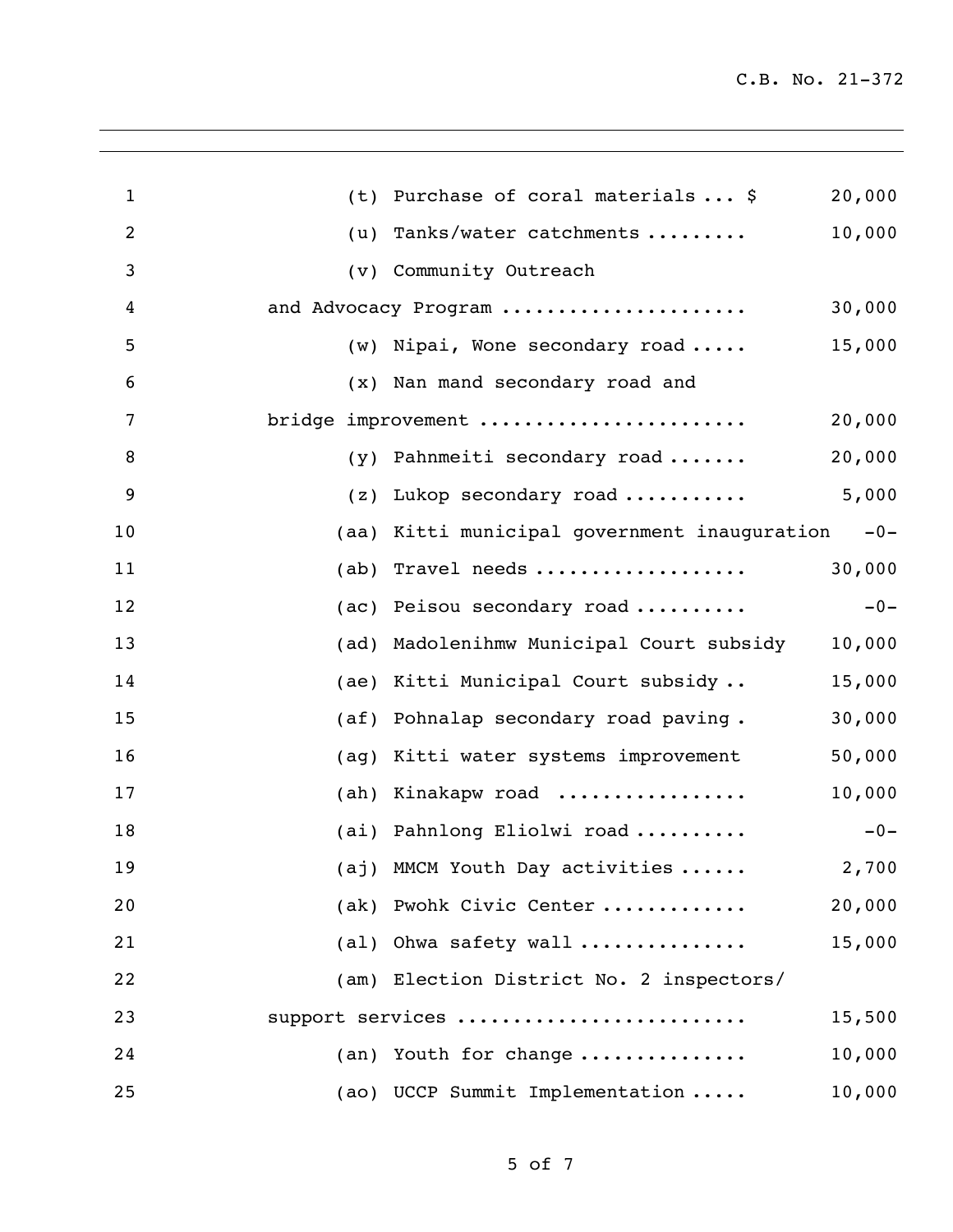C.B. No. 21-372

| $\mathbf{1}$   | (ap) Section 3, Madolenihmw                     |          |
|----------------|-------------------------------------------------|----------|
| $\overline{2}$ | roadside cleaning  \$                           | 7,000    |
| 3              | Election District No. 3<br>(4)                  | 737,500  |
| 4              | (a) Kepin Souna, Nett road maintenance          | 35,000   |
| 5              | (b) Dien, U road paving/equipment               | 70,000   |
| 6              | $(c)$ Pahlap, U road paving                     | 70,000   |
| 7              | (d) Otohi, U road paving $\ldots \ldots \ldots$ | 70,000   |
| 8              | (e) Nett Solar Street Lights                    | 100,000  |
| 9              | (f) Road paving (Palipahn Nett)                 | 100,000  |
| 10             | (g) Parem/Lenger water systems                  |          |
| 11             | improvement/purchase of fiberglass water        |          |
| 12             | tanks/catchments                                | 50,000   |
| 13             | (h) Pingelap Infrastructure and public          |          |
| 14             | projects/current and prior years                |          |
| 15             | obligation/election/inauguration                | 65,000   |
| 16             | (i) Mwokilloa Infrastructure and public         |          |
| 17             | projects/current and prior years                |          |
| 18             | obligation/election/inauguration                | 65,000   |
| 19             | (j) Kamer-Eirke road improvement                | 42,500   |
| 20             | (k) Matching fund for Kolonia-China             |          |
| 21             | Friendship Center                               | 20,000   |
| 22             | (1) Department of Transportation                |          |
| 23             | Communications and Infrastructure vehicle.      | 15,000   |
| 24             | (m) Lenger and Parem solar freezers             | 35,000'' |
| 25             |                                                 |          |